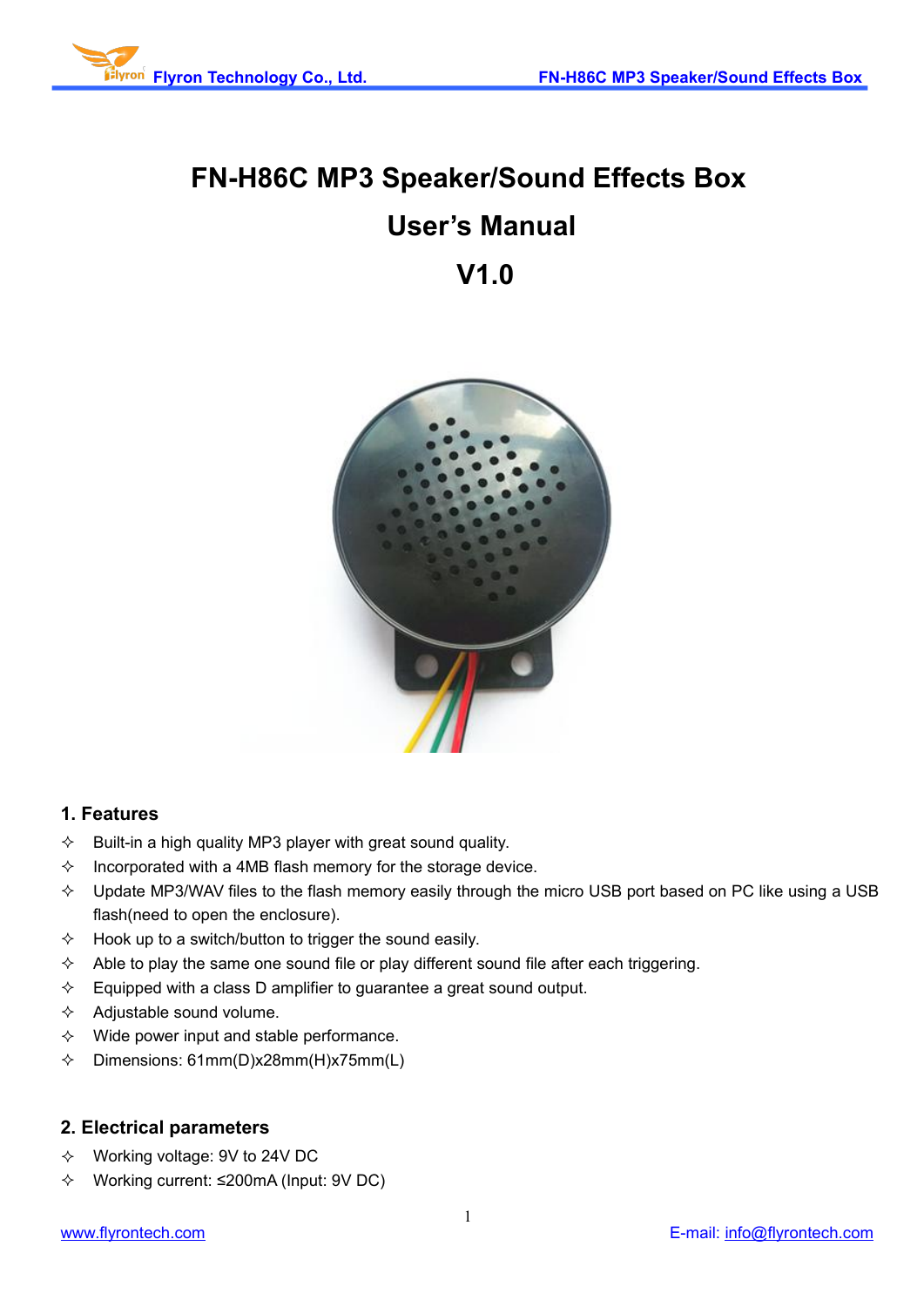

- Power Consumption: ≤3W
- $\Leftrightarrow$  Flash memory size: 4MB
- $\Diamond$  Audio format: MP3/WAV

# **3. Operation Guide for Sound Files Uploading**

1). Before loading sound files into the device, you need to take off the top cover by hand easily, then you will see the device as picture shown below.



2). And pick up the speaker, then you will see it shown as the picture below. See the micro USB port and the potentiometer for volume control on the MP3 player board.

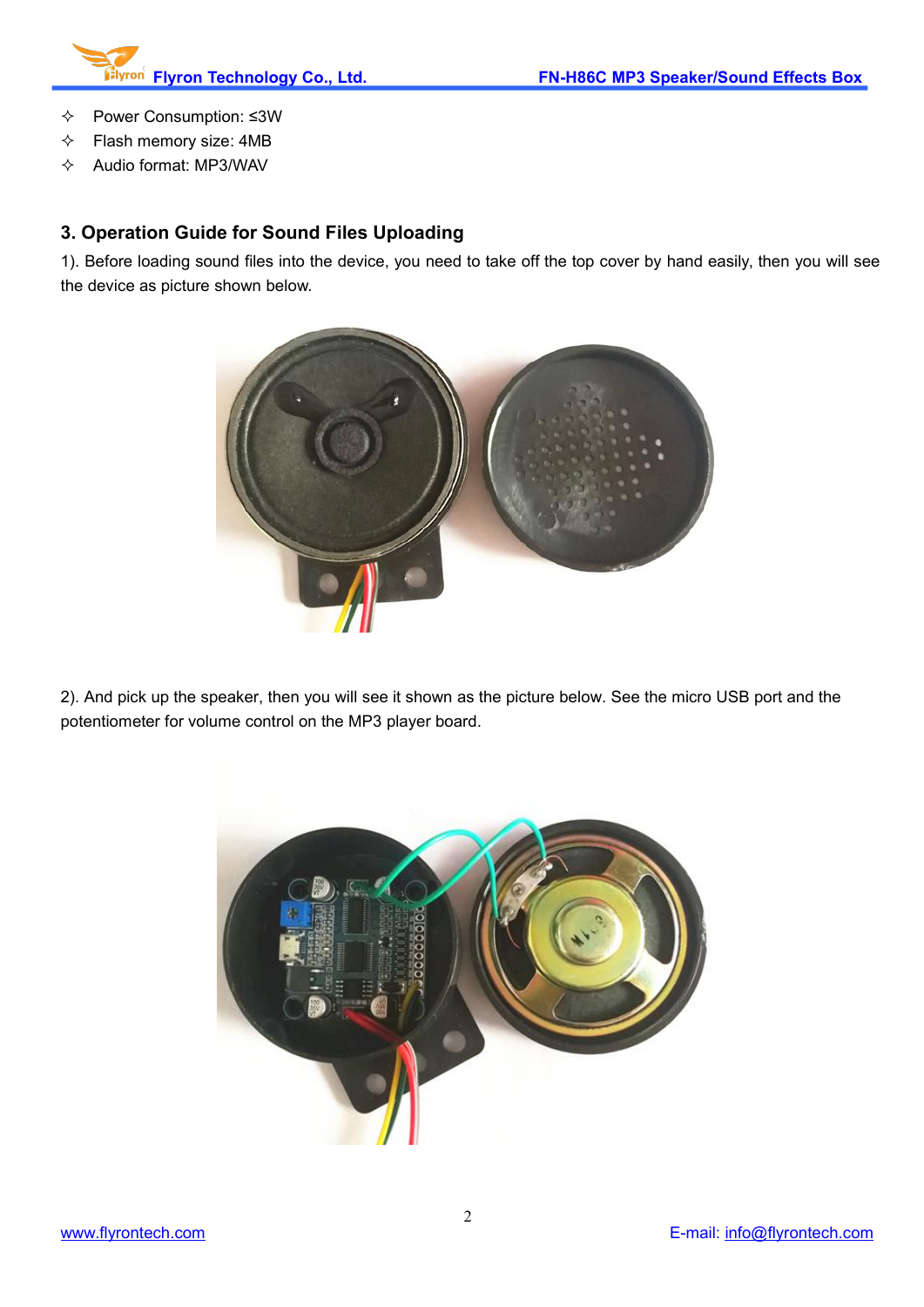



**Note: As the amplifier on the module is powerful, we suggest users adjust the sound volume to the moderate or even lower than moderate to protect the speaker for long time use.**

3). Then what you need to do is using a USB cable(Android phone purposed suggested) to connect the MP3 player board to computer. Once the connection is successful, the LED indicator on the board will flash and you will see a removable disk on computer like using a USB flash drive.

4). Delete the sound files pre-loaded at factory for testing purpose, and copy your sound file(s) into the flash memory of the player. According to the actual needs, you can copy one sound file or multiple sound files, but the total size of the files can't be larger than 4MB, which is the size of the flash memory. If you have multiple sound files, you need to build a configuration file in the flash memory as the details below. No need to do this for one sound file only.

Firstly build a new text file, and simply enter the number "3" as below, and save the file.

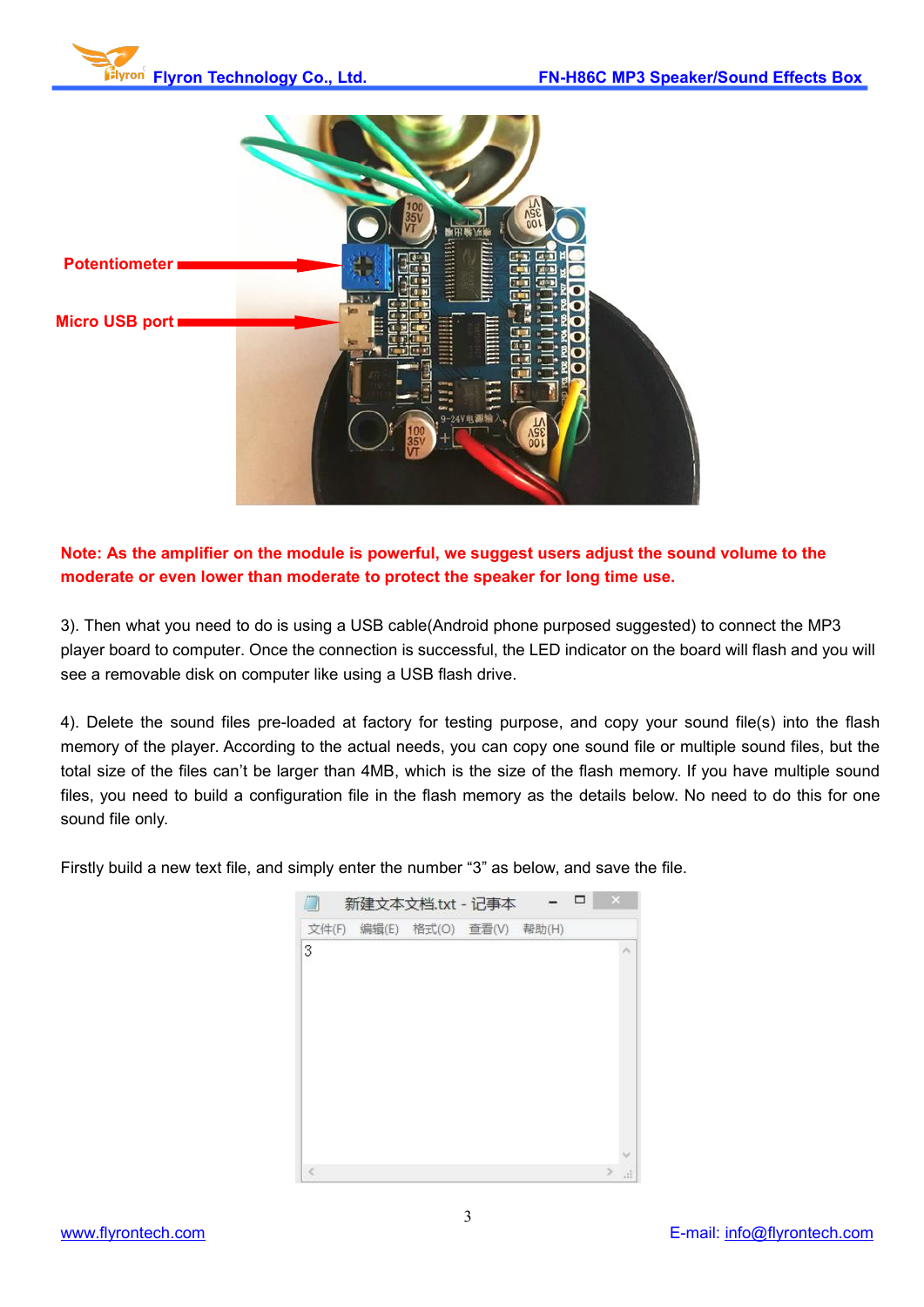And change the file name "xxx.txt" to "read.cfg" as below, then the configuration file is created successfully. Please note the extension name".txt" of the text file must be changed to ".cfg", otherwise the configuration will not work.



#### **Notes**

1). When the device has one sound file, it always play this one sound file after each triggering. When the device has multiple sound files, it plays the next sound file after each triggering; once it goes to the last **sound file, it will go back to the first one in a loop.**

2). It doesn't matter if you change the file name. The sound files are arranged on the basis of the physical **indexing sequence, which means which sound file is copied into first which one is played first after triggering.**

### **4. Wiring Connection**